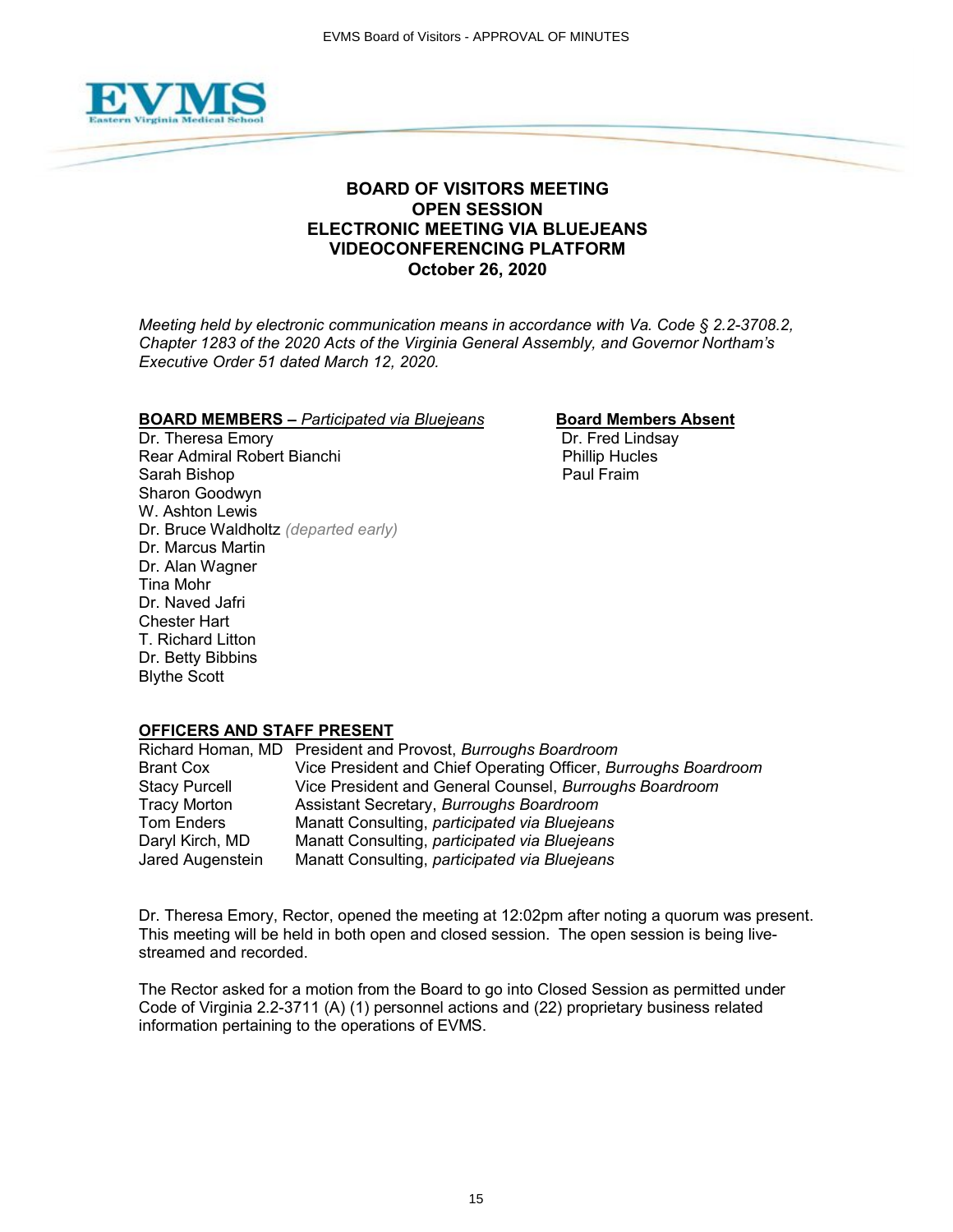

Accordingly, upon a motion made and seconded, the Board voted unanimously to adjourn the open session and convene the closed session. All approvals were obtained by roll call vote from the following board members: Dr. Naveed Jafri, Rear Admiral Robert Bianchi, Ms. Sarah Bishop, Ms. Tina Mohr, Dr. Theresa Emory, Ms. Sharon Goodwyn, Mr. Ashton Lewis, Mr. Chester Hart, Mr. T. Richard Litton, Jr., Dr. Marcus Martin, Dr. Alan Wagner, Dr. Betty Bibbins, and Ms. Blythe Scott.

# **ADJOURNMENT**

The meeting adjourned at 12:05pm.

Tracy Morton

Assistant Secretary EVMS Board of Visitors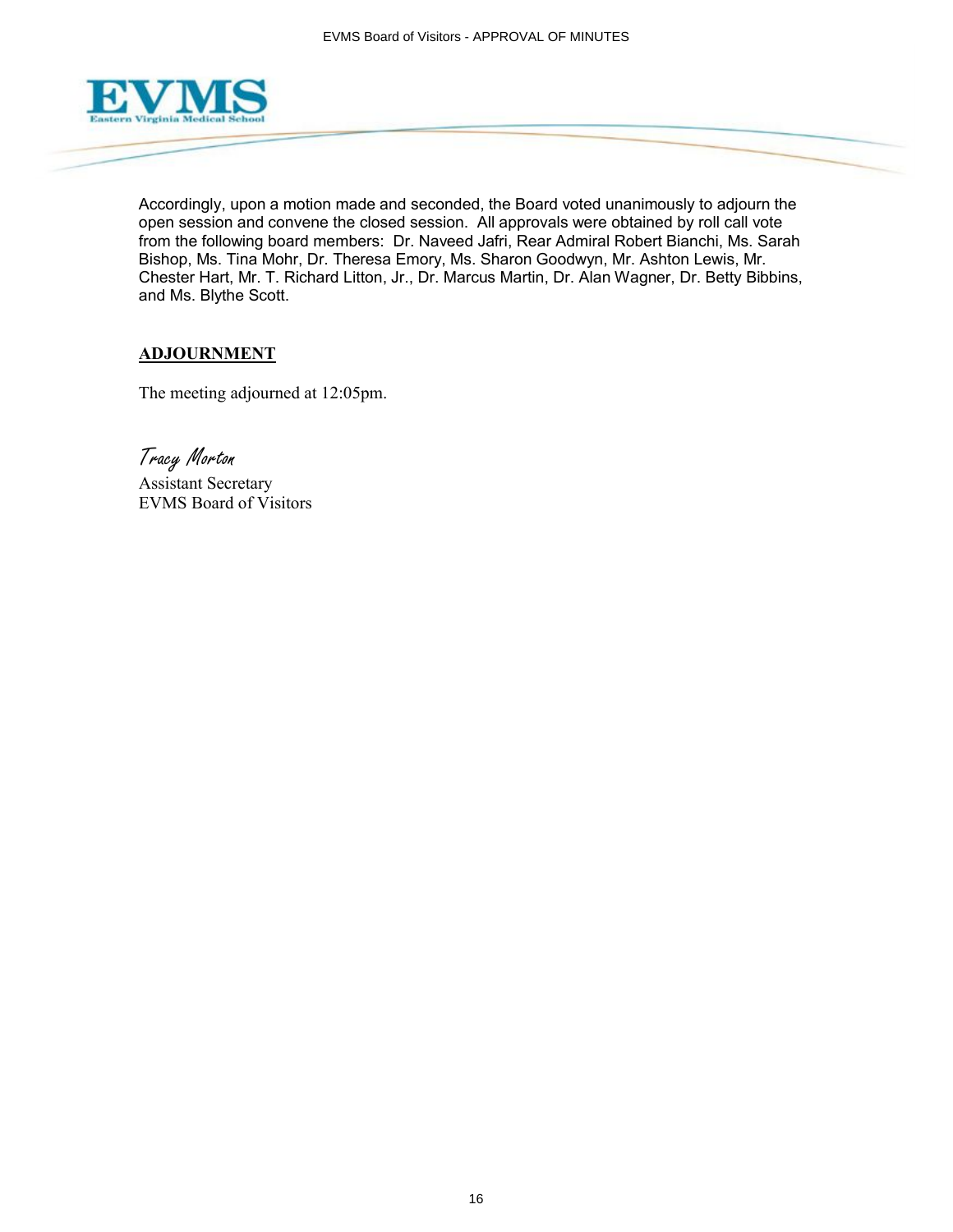

## **BOARD OF VISITORS CLOSED SESSION ELECTRONIC MEETING VIA BLUEJEANS VIDEOCONFERENCING PLATFORM October 26, 2020**

*Meeting held by electronic communication means in accordance with Va. Code § 2.2-3708.2, Chapter 1283 of the 2020 Acts of the Virginia General Assembly, and Governor Northam's Executive Order 51 dated March 12, 2020.*

### **BOARD MEMBERS –** *Participated via Bluejeans* **Board Members Absent**

Dr. Theresa Emory **Dr. Fred Lindsay** Rear Admiral Robert Bianchi **Phillip Hucles** Sarah Bishop **Paul Fraim** Paul Fraim Sharon Goodwyn W. Ashton Lewis Dr. Bruce Waldholtz *(departed early)* Dr. Marcus Martin Dr. Alan Wagner Tina Mohr Dr. Naved Jafri Chester Hart T. Richard Litton Dr. Betty Bibbins Blythe Scott

### **OFFICERS AND STAFF PRESENT**

David Burton EVMS Outside Counsel, *Participated via Bluejeans* Richard Homan, MD President and Provost, *Burroughs Boardroom* Brant Cox Vice President and Chief Operating Officer, *Burroughs Boardroom* Stacy Purcell Vice President and General Counsel, *Burroughs Boardroom* Tracy Morton Assistant Secretary, *Burroughs Boardroom* Manatt Consulting, *participated via Bluejeans* Daryl Kirch, MD Manatt Consulting, *participated via Bluejeans* Jared Augenstein Manatt Consulting, *participated via Bluejeans*

Dr. Theresa Emory, Rector, opened this closed session at 12:06pm. The closed session was convened in order for the Board to discuss personnel actions and proprietary business related information pertaining to the operations of EVMS.

The closed session adjourned at 1:45pm.

Tracy Morton

Assistant Secretary EVMS Board of Visitors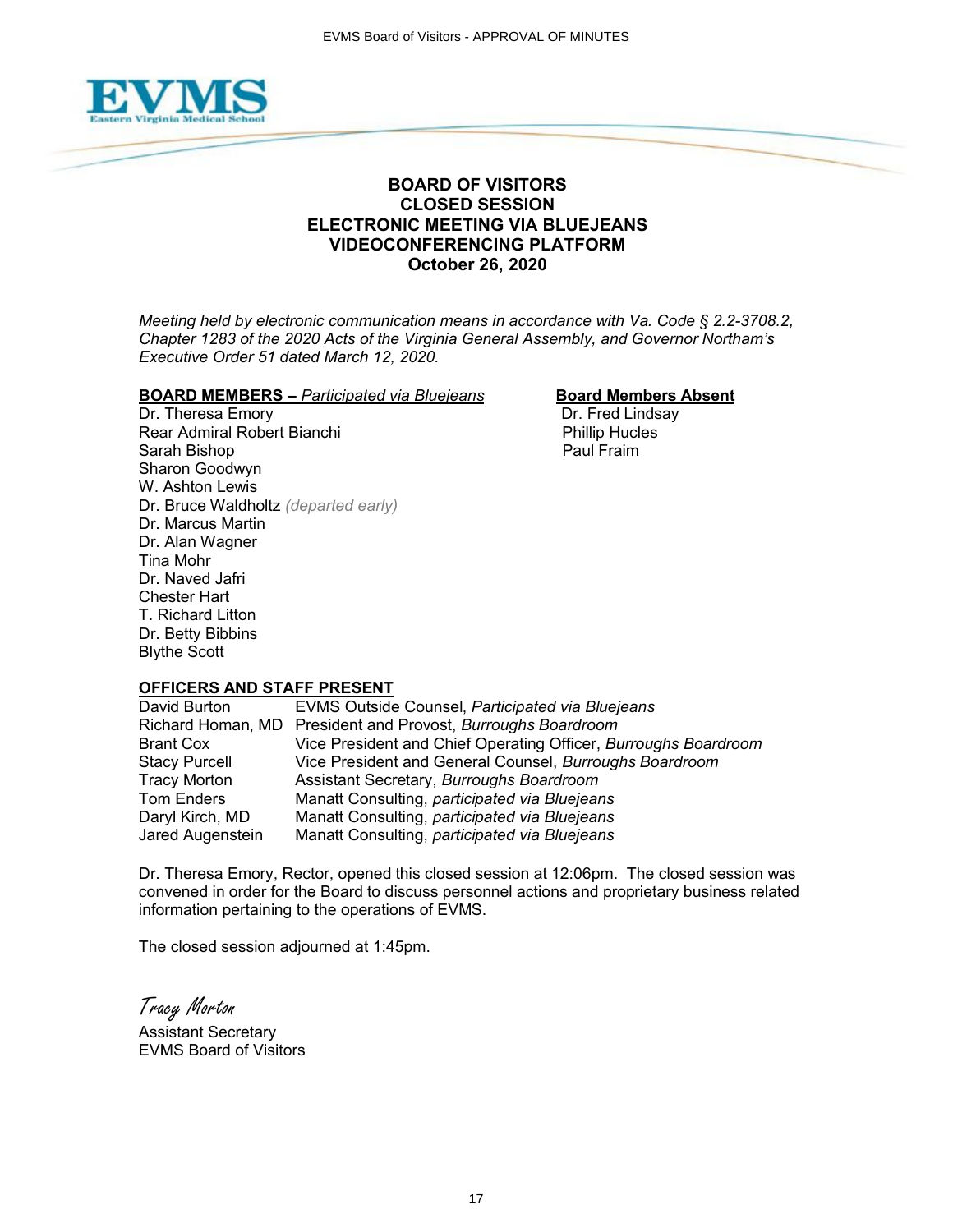

# **BOARD OF VISITORS RETURN TO OPEN SESSION ELECTRONIC MEETING VIA BLUEJEANS VIDEOCONFERENCING PLATFORM October 26, 2020**

*Meeting held by electronic communication means in accordance with Va. Code § 2.2-3708.2, Chapter 1283 of the 2020 Acts of the Virginia General Assembly, and Governor Northam's Executive Order 51 dated March 12, 2020.*

### **BOARD MEMBERS –** *Participated via Bluejeans* **Board Members Absent**

Rear Admiral Robert Bianchi **Phillip Hucles**<br>
Sarah Bishop Phillip Hucles<br>
Paul Fraim Sarah Bishop Sharon Goodwyn W. Ashton Lewis Dr. Bruce Waldholtz *(departed early)* Dr. Marcus Martin Dr. Alan Wagner Tina Mohr Dr. Naved Jafri Chester Hart T. Richard Litton Dr. Betty Bibbins Blythe Scott

Dr. Theresa Emory **Dr. Fred Lindsay** 

### **OFFICERS AND STAFF PRESENT**

Stacy Purcell Vice President and General Counsel, *Burroughs Boardroom* **EVMS Outside Counsel, Participated via Bluejeans** Tracy Morton Assistant Secretary, *Burroughs Boardroom*

Dr. Theresa Emory, Rector, opened this return to regular session at 1:45pm.

Upon a motion duly made and seconded, the Board certified by roll call vote that to the best of their knowledge, only such matters as were identified in the motion convening the closed session were heard, discussed and considered by the Board. The roll call vote was unanimous and from the following board members: Dr. Naveed Jafri, Rear Admiral Robert Bianchi, Ms. Sarah Bishop, Ms. Tina Mohr, Dr. Theresa Emory, Ms. Sharon Goodwyn, Mr. Ashton Lewis, Mr. Chester Hart, Mr. T. Richard Litton, Jr., Dr. Marcus Martin, Dr. Alan Wagner, Dr. Betty Bibbins, and Ms. Blythe Scott.